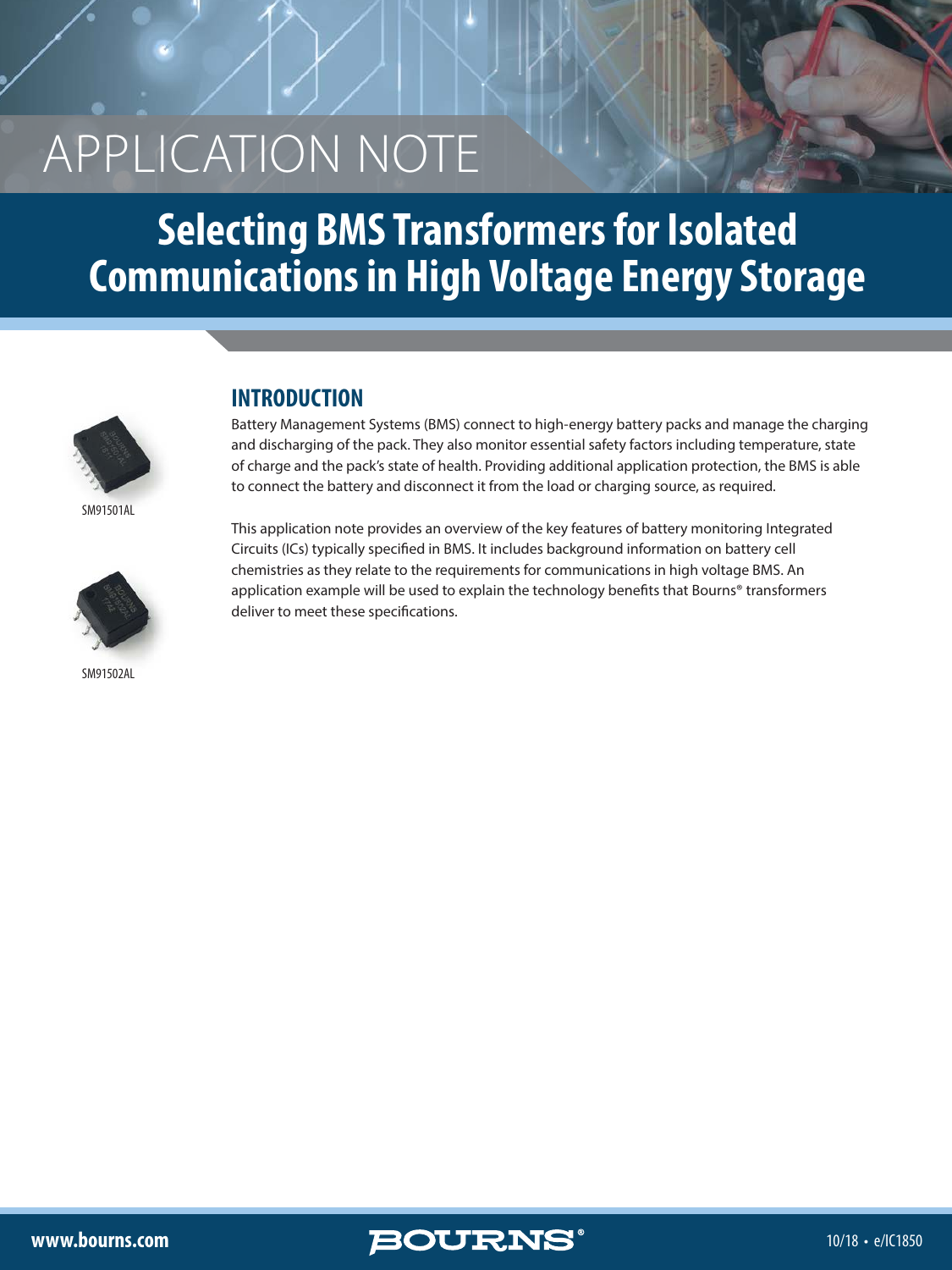### **Selecting BMS Transformers for Isolated Communications in High Voltage Energy Storage**



# **Overview of Lithium-Ion Battery Chemistries**

Consulting and market research firm Avicennes[1] has predicted that the usage of lithium-ion (Li-ion) battery cells for energy storage and automotive applications will continue to grow significantly through 2025 with compound annual growth rates up to 30 percent forecasted in China's transport sector. As Li-ion usage grows and expands into new applications, it is important to understand the nature and use of various battery chemistries.



SM91501AL



SM91502AL

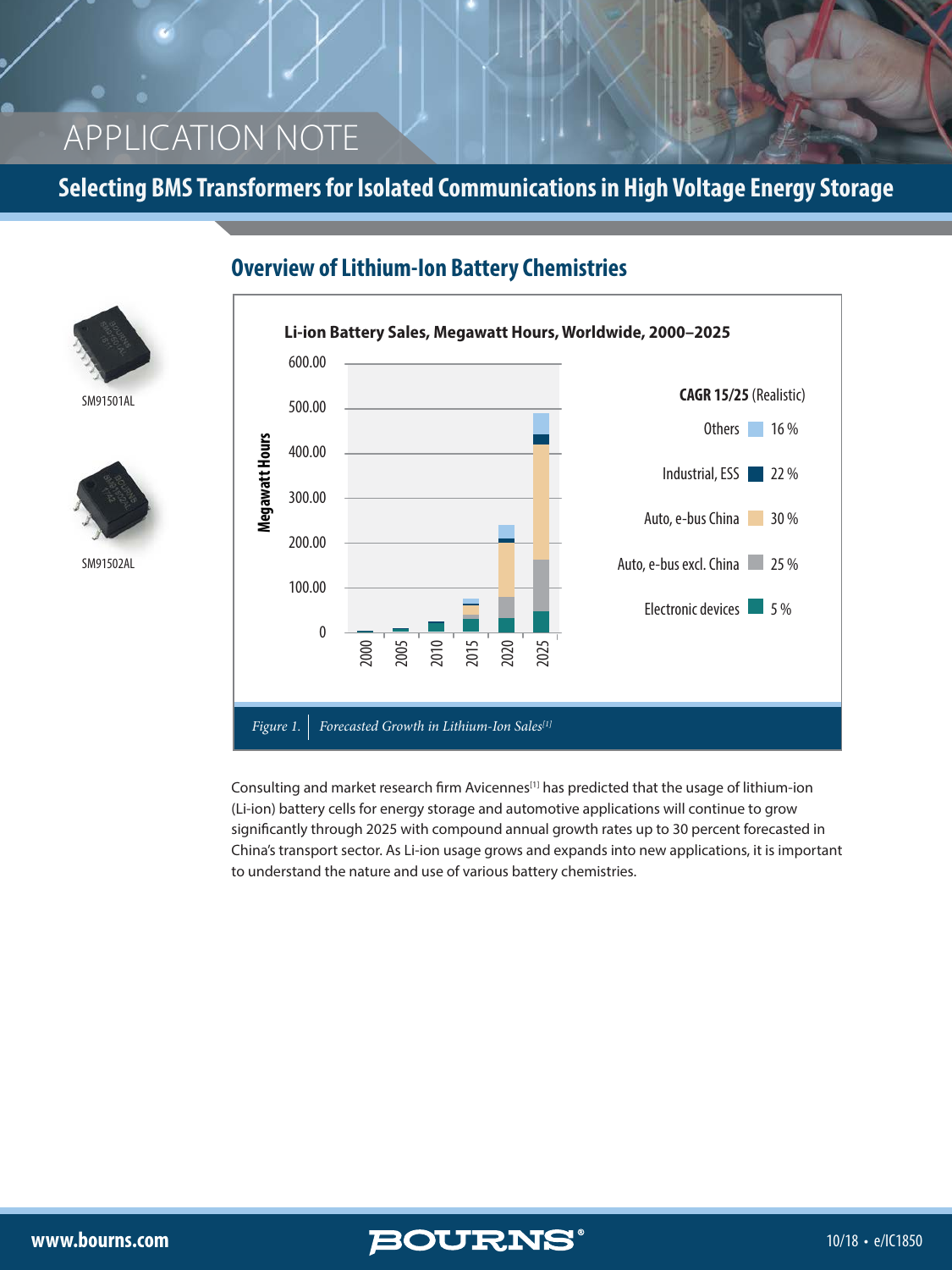# **Selecting BMS Transformers for Isolated Communications in High Voltage Energy Storage**



SM91501AL



SM91502AL

#### **Overview of Lithium-Ion Battery Chemistries** *(Continued)*

Table 1 shows a summary of the most popular chemistries by energy density, cell voltage and charge rate for 48 V and higher voltage battery packs. These next-generation packs match the power density required to drive new electronics and motor designs. The latest battery cell developments in different chemistries deliver the increased power energy over longer periods of time necessary for full electric battery power.

| Table 1: Summary of Most Common Li-ion Chemistries for Battery Applications |          |                       |                     |                    |
|-----------------------------------------------------------------------------|----------|-----------------------|---------------------|--------------------|
| <b>Cathode</b>                                                              | Anode    | <b>Energy Density</b> | <b>Cell Voltage</b> | <b>Charge Rate</b> |
| <b>NMC</b>                                                                  | Graphite | $150 - 220$ Wh/Kg     | $3.6 - 3.7$         | 1 C Max.           |
| <b>LFP</b>                                                                  | Graphite | 100-120 Wh/Kg         | $3.2 - 3.3$         | 1 C Max.           |
| <b>NMC</b>                                                                  | LTO      | $50 - 80$ Wh/Kg       | $1.8 - 2.5$         | $5$ C Max.         |
| LM <sub>0</sub>                                                             | LTO      | $100 - 150$ Wh/Kg     | $2.4 - 2.6$         | 3 C Max.           |

There are several factors to consider when choosing the chemistry for a battery powered application. As can be seen in Table 1, Lithium Nickel Manganese Cobalt (NMC) with Graphite has the highest energy density among the commonly-used chemistries. This is advantageous for heavy loads such as consumer energy storage or plug-in electric vehicles. The disadvantage, however, of this chemistry is that it creates a higher risk of lithium plating on the anodes, which can reduce battery life and lead to thermal runaway (fire or explosion). The potential for these harmful conditions can be exacerbated with today's faster charging connectors.

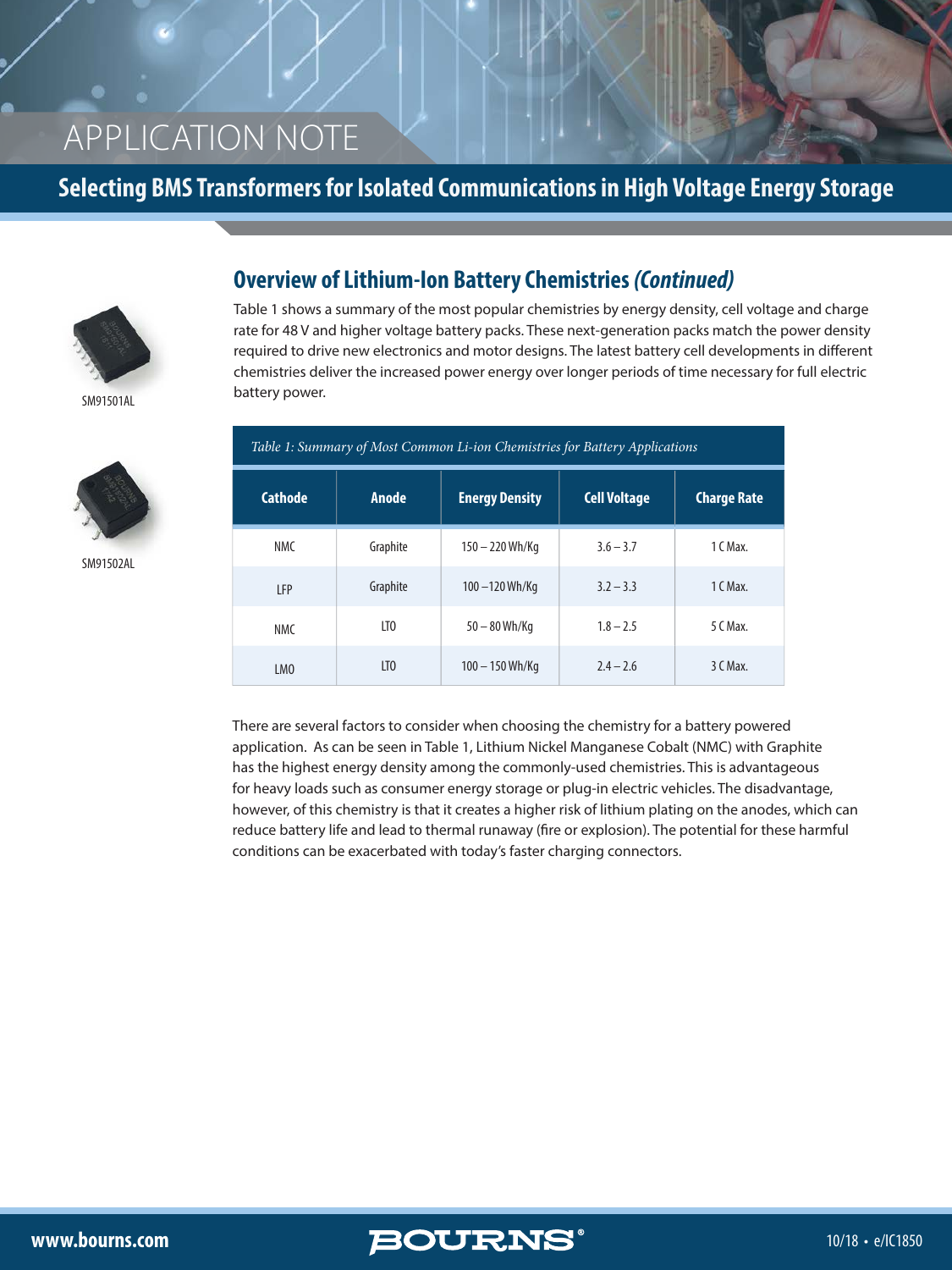# **Selecting BMS Transformers for Isolated Communications in High Voltage Energy Storage**



SM91501AL



SM91502AL

### **Overview of Lithium-Ion Battery Chemistries** *(Continued)*

Lithium Titanate (LTO) has a lower energy density than NMC and does not suffer from the problem of cracking graphite, which together improve the estimated battery life. The lower internal resistance of LTO facilitates faster charging rates making this battery chemistry beneficial for plug-in electric vehicles. The downside is the higher cost for heavier battery packs as more cells are needed to provide the necessary energy in kilowatt hours (kWh).

Lithium chemistries have very narrow operating temperature ranges, typically from 20 °C to 40 °C. Operating outside these temperatures leads to a loss of capacity and a shorter lifespan. Elevated temperatures can also cause further degradation and a thermal runaway condition. A paper by NASA<sup>[2]</sup>, which studied the protection within 18650 cells found that the interrupt devices in all the cells connected in series and parallel were not as effective as single cells in preventing thermal runaway during fault conditions. This study illustrates the strong need for a Battery Management System when multiple cells are interconnected.



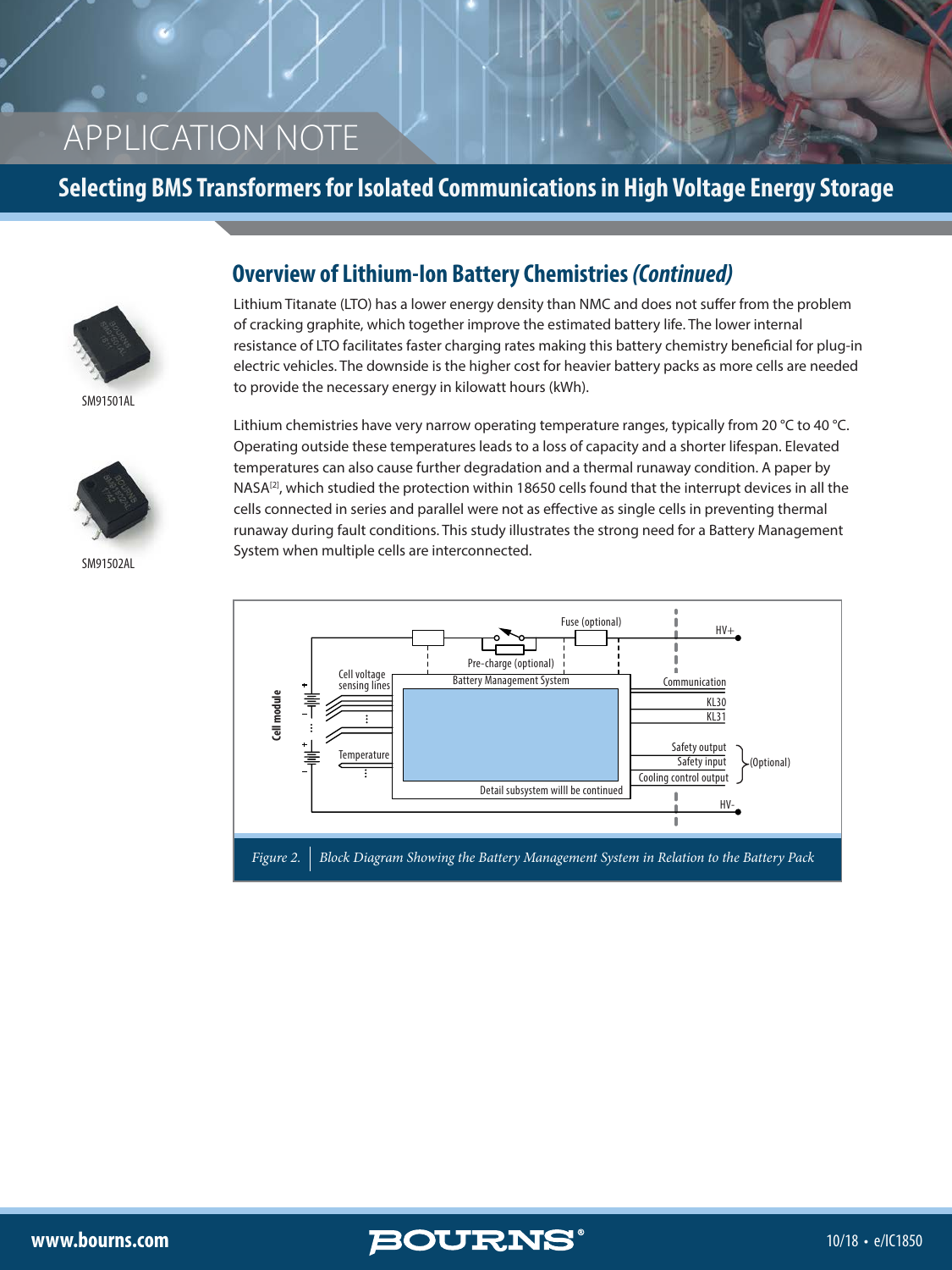SM91501AL

SM91502AL

### **Selecting BMS Transformers for Isolated Communications in High Voltage Energy Storage**



### **Overview of Battery Management ICs and Transformers**

A typical battery monitor IC (shown in Figure 3) measures cell voltage and pack temperature and performs cell balancing. In some models, there is also a current sense input port for shunt-based current measurement. Including this feature makes sense in 48 V systems that use a limited number of battery cells and do not experience hazardous voltage levels, and, hence, monitoring ICs.

Conversely, it does not add a lot of value to integrate a current sense function into an IC for high voltage battery packs. These packs require only one current sensing chip and several monitoring ICs to monitor the individual cells in the pack. For instance, the 2011 Nissan® Leaf® has a working voltage of 360 V and energy of 24 kWh (NMC technology)<sup>[3]</sup>. The structure of the pack is 96S2P (192 cells). Or, a simpler way to put it: if each monitoring IC can check 10 cells, then at least 20 monitoring ICs will be needed. Another consideration in high voltage battery packs is that the BMS IC module or board must be located on top of the shunt resistor, which may pose a mechanical design challenge.

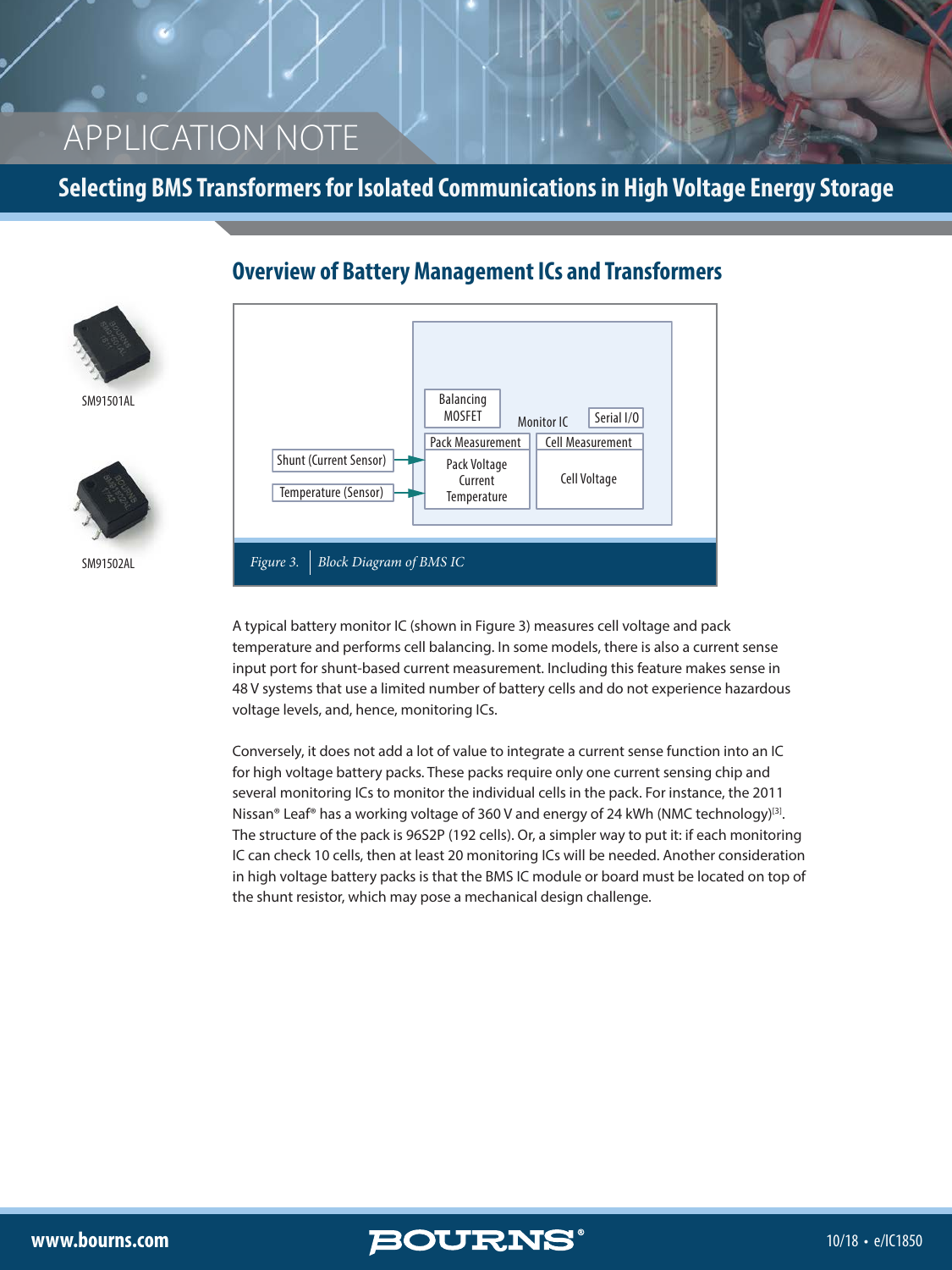### **Selecting BMS Transformers for Isolated Communications in High Voltage Energy Storage**



SM91501AL



SM91502AL

#### **BMS High Voltage Communications**

The BMS typically has two ports for isolated communications, allowing battery monitoring modules to be daisy-chained throughout the battery pack. The source and sink currents of the serial port drivers are balanced, enabling the IC to drive a transformer without saturating it. The transformer, with a rated working voltage of several hundred volts, provides the necessary protection of the communications line from any hazardous voltage coming from the battery pack. Furthermore, the drivers on the IC encode a four-line serial peripheral protocol into the differential signal needed for isolated communication from board to board.

Serial Peripheral Interface (SPI) is an interface bus commonly used to send data where one device or "master" transmits a clock pulse and control bit to a series of slaves. On each clock pulse, the slave either reads a command from the master or if the control bit is inverse, transmits its data on the data line. In this way, a central battery controller IC (master) can interrogate each monitoring IC (slave) in turn and retrieve necessary voltage and temperature information from the whole pack. In addition, the transformer and integrated common mode choke filter out common mode noise from the daisy-chained network.



Although BMS ICs have balanced currents on their I/O pins, most manufacturers recommend a center-tapped transformer. These have been found to improve Common Mode Noise Rejection (CMNR) if a filter capacitor and termination resistor are used, as shown in Figure 4.

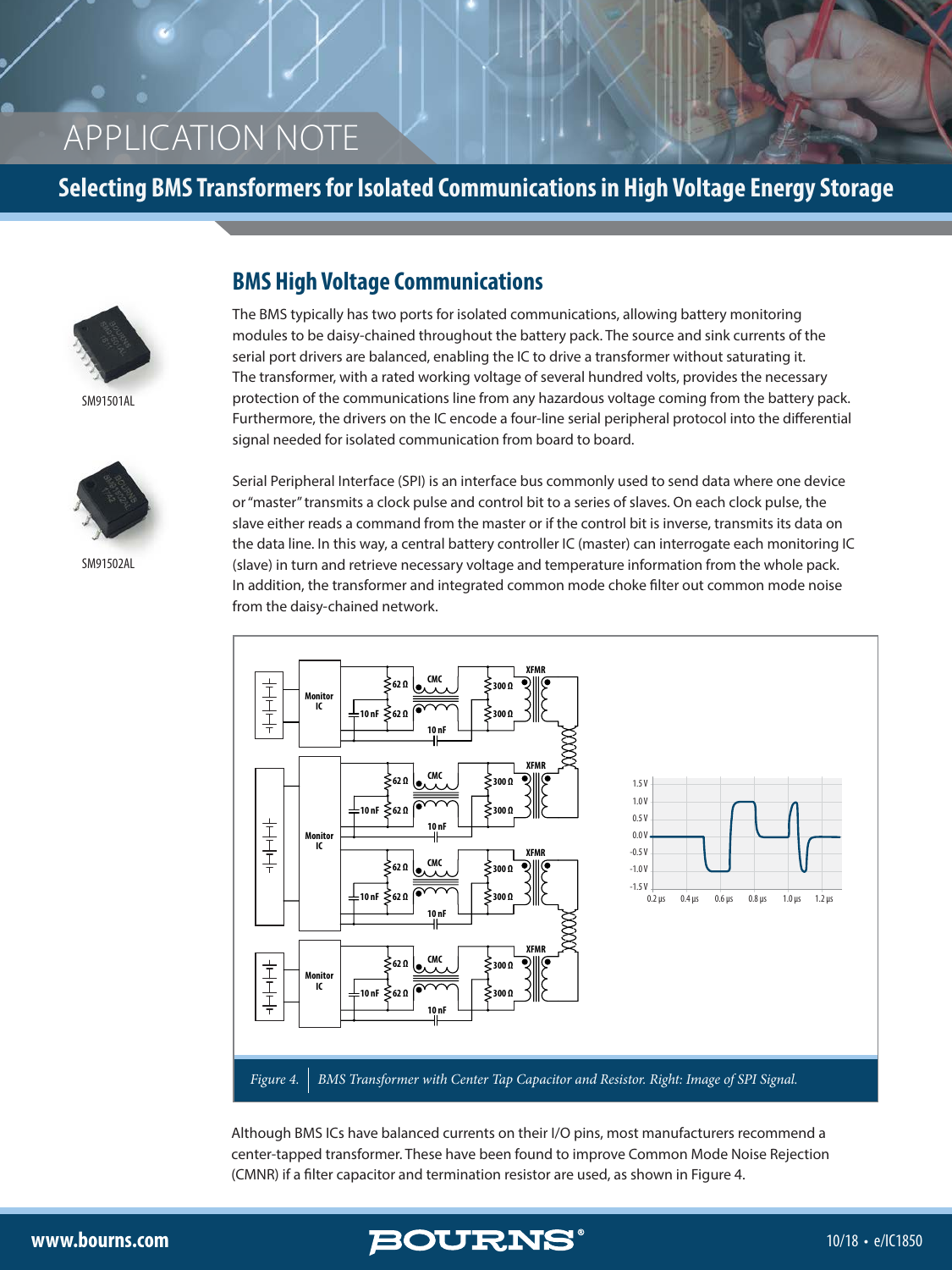# **Selecting BMS Transformers for Isolated Communications in High Voltage Energy Storage**



SM91501AL



SM91502AL

#### **Bourns® BMS Transformer Safety Features**

The windings inside the Bourns® Model SM91501AL transformer use enamelled fully-insulated wire (FIW) that passes the dielectric strength (Hi-POT) test of 4.3 kV (1 mA, 60 seconds). Per Table 2N of IEC 60950<sup>[4]</sup>, the minimum creepage distance for material group I, pollution degree 2 of functional insulation for a working voltage of 1600 V is 8 mm. The Bourns® Model SM91501AL transformer data sheet shows a minimum 10 mm creepage distance. This is because the actual tracking distance over the surface of the transformer and chokes has been calculated at 10.4 mm in the samples measured.

The replacement test for IEC 60950 (IEC 62368-1)<sup>[5]</sup>, which becomes mandatory in June, 2019 for audio/video, information technology and communication equipment will recognize FIW in the future. The use of FIW may qualify the device as having reinforced insulation with a lower working voltage (depending on the standard) of approximately 800 V. This may allow the device to meet UL Listing requirements and may enable its use in additional applications such as consumer energy storage, which mandate reinforced insulation.

#### **Recommended Electrical Characteristics**

The recommended primary inductance values by some IC manufacturers will depend on the voltage of the communication signals, the pulse widths and the frequency. Bourns designed its Model SM91501AL transformer with a primary inductance span between 150 µH and 450 µH over an operating temperature range of -40 °C to +125 °C. The inductance is directly proportional to the permeability of the core. The permeability of the ferrite core of a transformer is temperaturedependent and tends to increase with temperature. Therefore, the primary inductance in the Bourns<sup>®</sup> model will drift up towards 450 µH at the upper end of the temperature range. This is the reason for the large variation in the inductance value as specified on the data sheet.



The noise immunity of the BMS IC and transformer can be evaluated using a bulk current injection (BCI) test. The BCI test injects current into the twistedpair lines at set levels over a frequency range of 1 MHz to 400 MHz with the bit error rate being measured. A 40 mA BCI test level is sufficient for most industrial applications. The 200 mA test level is typically used for automotive testing. The Bourns® Model SM91501AL and SM91502AL have been evaluated by certain BMS IC manufacturers for select automotive applications and have successfully passed requirements for BCI.